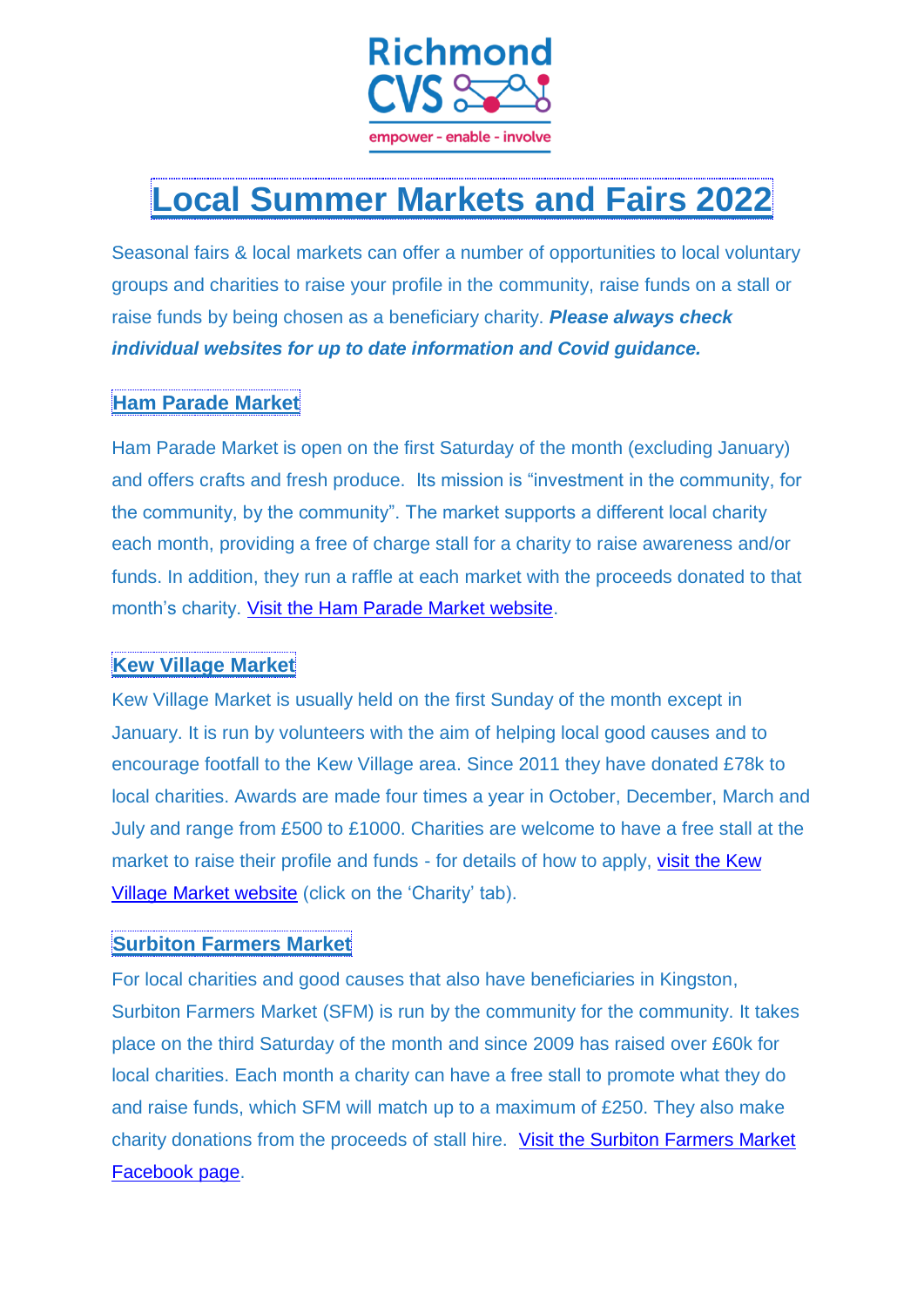#### **Twickenham Town Business Association**

Twickenham Town Business Association run regular seasonal events across the year and you can hire stalls at their events at reasonable rates. Follow their Twitter [feed](https://twitter.com/twicktownbiz) for updates.

#### **Richmond May Fair – date and details pending**

Richmond May Fair takes place on Richmond Green and the area around the parish church of St Mary Magdalene and Richmond Green. In 2019 the Business Improvement District (BID) provider Be Richmond took on the management of the fair, and it was a successful day with both charities and commercial stalls benefiting. It was cancelled in 2020/21 and there is no indication, as yet, whether there will be a date in 2022. The Richmond May Fair Ball, which raises money for selected charities has been cancelled for 2022. For updates, [check the Be Richmond website.](https://berichmond.london/)

### **Ham Fair (Ham Common) - 11 June 2022**

This annual fair, organised by Ham and Petersham Association and Amenities Group, is booked for 11 June 2022 with profits distributed to good causes. Stall information and the form to book for this year is now on the website, and charity rates are available are available. [Go to the Ham Fair website.](http://hamandpetersham.com/stall-holder-information)

#### **Kew Midsummer Fete – 18 June 2022**

This very popular fair is planned for Saturday 18 June on Kew Green. All the operating profits are donated to local charities and, since it began in 2010, over £150k has been donated to good causes in the Richmond area. The application forms to be considered as a beneficiary charity should be available towards end-March 2022. Stall applications are open now. [Check the Kew Fete website.](https://kewfete.org/)

## **Teddington Village Fair – usually June – date pending**

The Teddington Village Fair is organised by the Teddington Society and offers very reasonably priced stalls to charities and a great day out for all the family. For information [check The Teddington Society website.](http://www.teddingtonsociety.org.uk/)

2